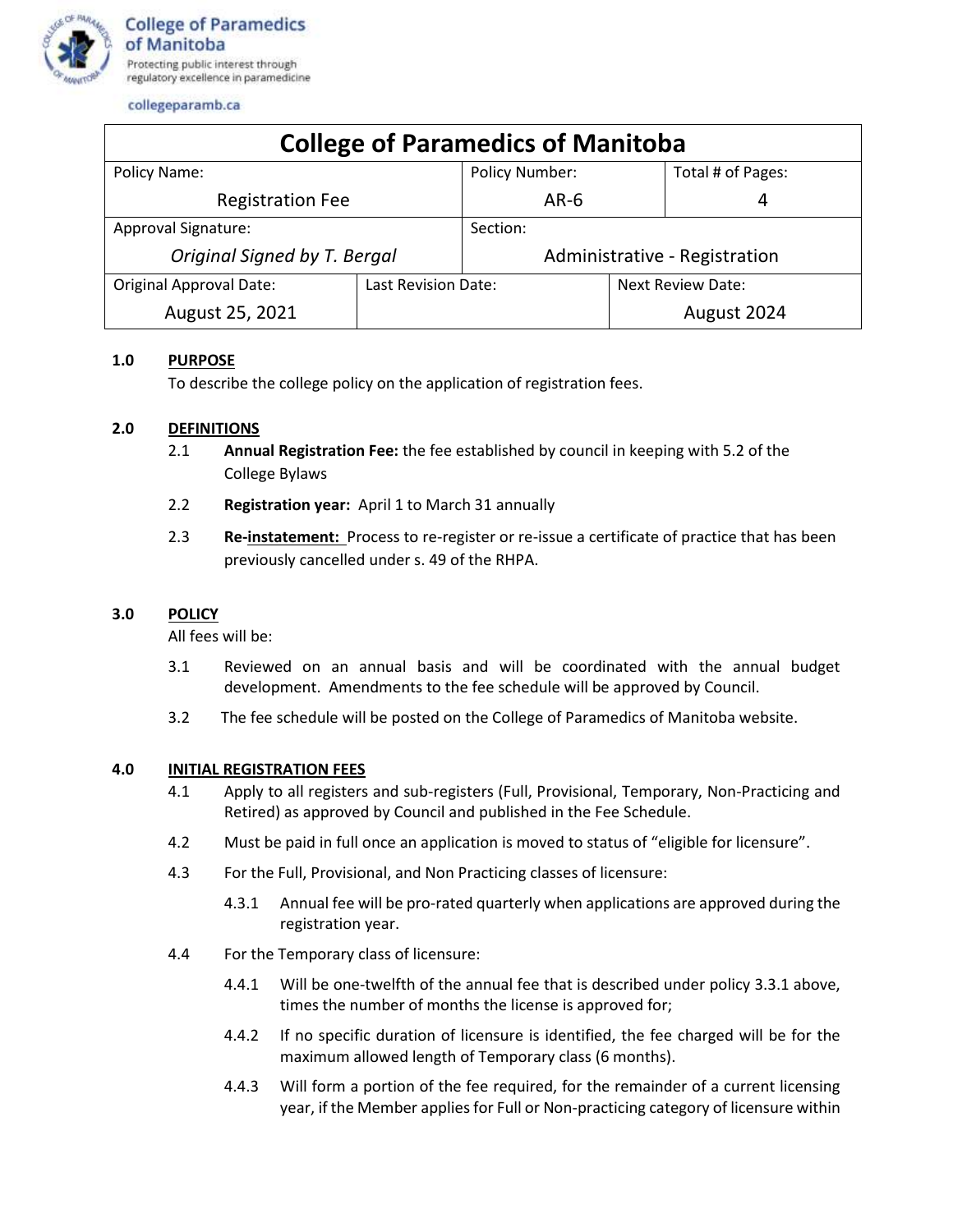

collegeparamb.ca

a current licensing year. For greater certainty, no portion of this fee will be used from one licensing period to the next.

4.5 All fees are non-refundable

## **5.0 ANNUAL RENEWAL FEES:**

- 5.1 Shall be approved by Council in keeping with the College Bylaw s. 5.2.
- 5.2 Shall be payable between February  $1^{st}$  and March  $31^{st}$  annually, or on such date as determined by Council.
- 5.3 Are non-refundable, unless the Member requests a refund before March  $31^{st}$ , for the upcoming registration year.
- 5.4 If refunded;
	- 5.4.1 The Member will receive a refund of the annual license renewal fee, less a nonrefundable one-hundred dollars (\$100) which will be retained as an administrative fee.
	- 5.4.2 Will result in the Member's certificate of practice not being renewed on April  $1<sup>st</sup>$ .

## **6.0 LATE FEES**

- 6.1 The penalty applied to any Member who did not renew their registration by March  $31^{st}$ .
- 6.2 Shall be waived or reduced in circumstances deemed by the registrar to be appropriate, in compliance with college bylaw s.5.3.

#### **7.0 REINSTATEMENT FEES**

- 7.1 Pay a reinstatement fee as described in the college Fee Guide,
- 7.2 Pay the appropriate annual registration renewal fee, or the prorated quarterly fee.

#### **8.0 OTHER**

- 8.1 If a submitted payment is not honored by the registrant's financial institution or credit card, an administrative fee will be applied.
- 8.2 Registrants must pay fees directly to the college. Third party payments will not be accepted by the college.
- 8.3 All fees must be paid by Visa Credit, Visa Debit, Mastercard Credit or Mastercard Debit.
- 8.4 All other fees shall be determined by Council.
- 8.5 A schedule of all fees will be included with this policy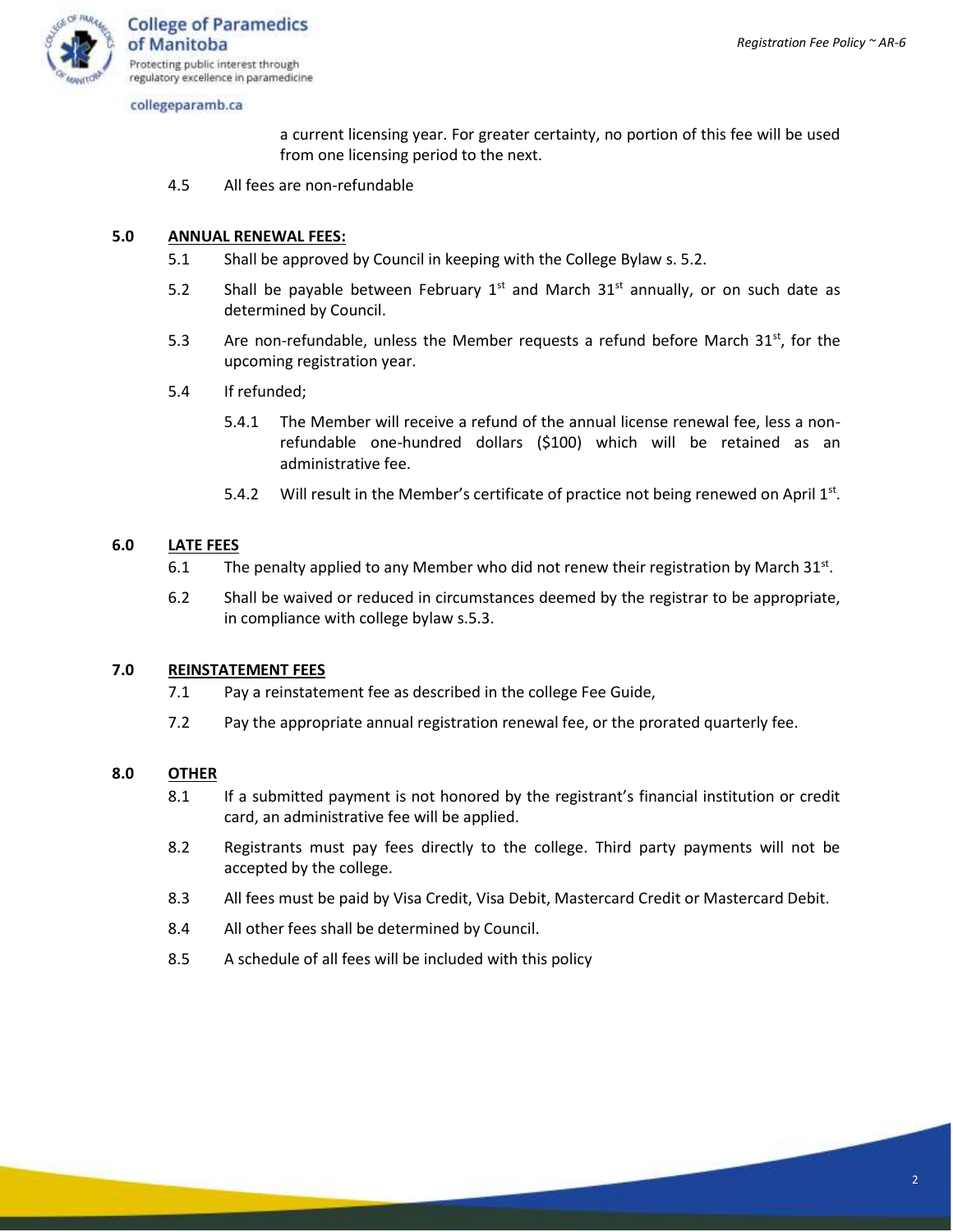

**College of Paramedics** of Manitoba Protecting public interest through<br>regulatory excellence in paramedicine

collegeparamb.ca

#### **APPENDIX A - FEE SCHEDULE**

**College of Paramedics** of Manitoba Protecting public interest through<br>regulatory excellence in paramedicine

collegeparamb.ca

# **COLLEGE OF PARAMEDICS OF MANITOBA FEE GUIDE**

| <b>CPMB Fee Guide</b>                                                                                                                                                 | <b>Amount</b>                    | <b>Explanation</b>                                                                                                                                     |
|-----------------------------------------------------------------------------------------------------------------------------------------------------------------------|----------------------------------|--------------------------------------------------------------------------------------------------------------------------------------------------------|
| Registration Fee / Renewal Full,<br>Provisional, Non-Practicing Classes                                                                                               | \$550                            |                                                                                                                                                        |
| Registration Fee/Renewal - Retired<br>Class                                                                                                                           | \$125                            |                                                                                                                                                        |
| Pro-rated Quarterly Registration Fee /<br>Renewal Full, Provisional, Non-<br><b>Practicing Classes</b><br>Apr/May/June<br>July/Aug/Sept<br>Oct/Nov/Dec<br>Jan/Feb/Mar | \$550<br>\$412<br>\$275<br>\$138 |                                                                                                                                                        |
| Registration Fee - Temporary Class                                                                                                                                    | \$225                            | Temporary class registration is for up<br>to 6 months                                                                                                  |
| Late Renewal Fee                                                                                                                                                      | \$225                            | Applicable for 30 days past due date                                                                                                                   |
| Non-Refundable Application<br><b>Processing Fee</b>                                                                                                                   | \$100                            |                                                                                                                                                        |
| <b>Administrative Fee</b>                                                                                                                                             | \$50                             | Filling any forms/letter of standing/<br>banking NSF/change of status or<br>register/verification of status (outgoing<br>AiT) or other admin functions |
| <b>Appeal Fee</b>                                                                                                                                                     | \$150                            |                                                                                                                                                        |
| Reinstatement Fee (Certificate of<br>Practice)                                                                                                                        | \$450                            |                                                                                                                                                        |